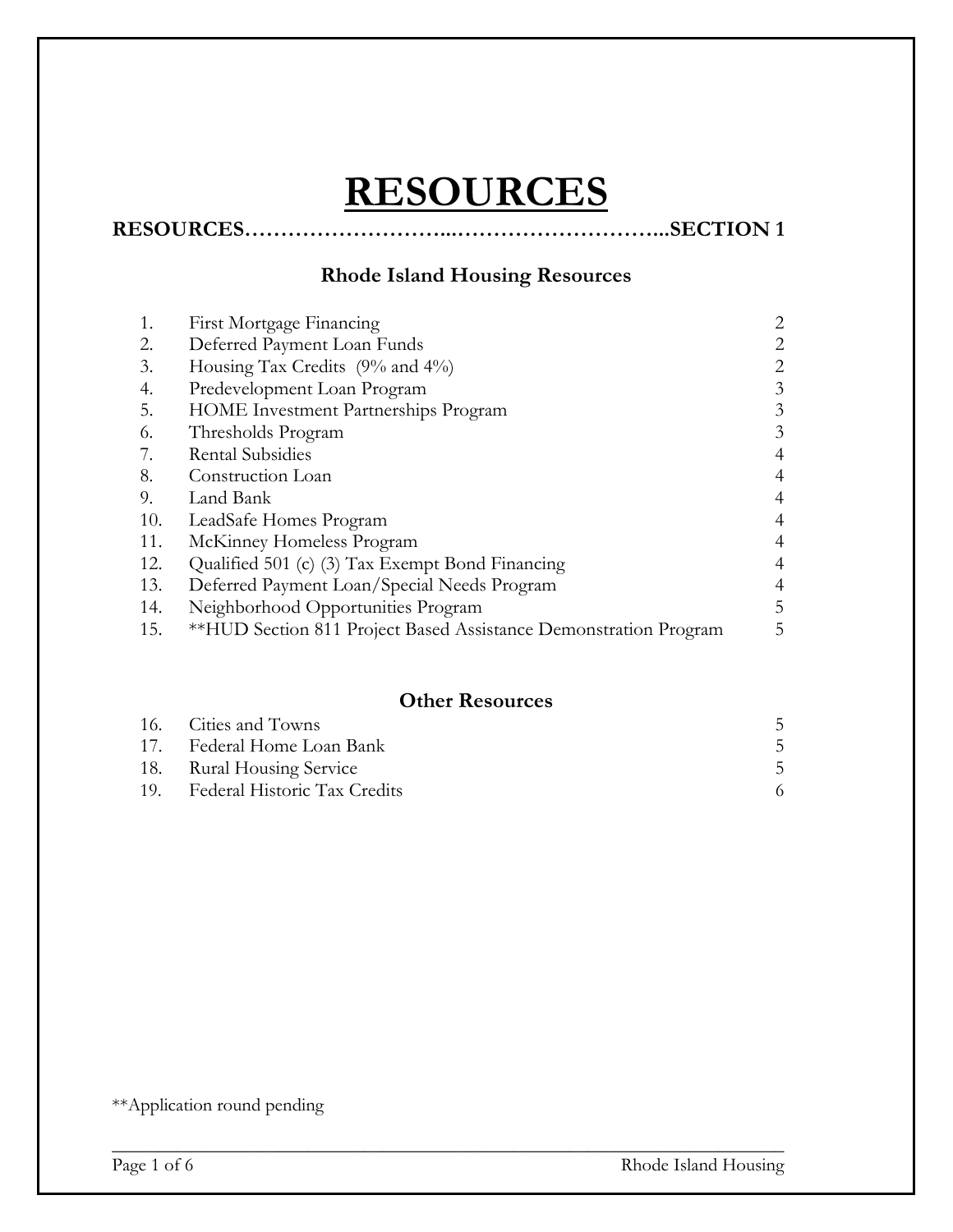# **Rhode Island Housing Resources**

- **1. First Mortgage Financing:** Tax exempt and taxable first mortgage financing is available for both construction and permanent financing for a term of up to 40 years. Borrowers must be single-asset entities and must have a satisfactory credit history. First mortgages are non-recourse and may not exceed 90% of the as-built value as determined by an independent appraisal. Requests for tax-exempt financing which require an increase in bonding authorization from Rhode Island Housing are subject to approval by the Rhode Island Housing Board of Commissioners (the "Board").
- **2. Deferred Payment Loan Funds:** Deferred Payment Loan Funds may be made available to write down the cost of developments as needed. These funds may be used as second mortgage financing but not as an operating subsidy and are only available to those developments utilizing Rhode Island Housing first mortgage financing. Rhode Island Housing reserves the right to waive this provision if there are significant benefits resulting from the use of other first mortgage financing.

The maximum amount of Deferred Payment Loan Funds available for one development is \$1 million. The maximum amount of Deferred Payment Loan Funds per low-income unit is as follows:

| Maximum Per Unit Deferred Payment Loan |                                 |  |  |
|----------------------------------------|---------------------------------|--|--|
| Size of Unit                           | <b>Maximum Deferred Payment</b> |  |  |
|                                        | Loan Per Unit                   |  |  |
| <b>SRO</b>                             | \$8,400                         |  |  |
| Efficiency                             | \$9,000                         |  |  |
| 1 BR                                   | \$13,000                        |  |  |
| 2 BR                                   | \$21,000                        |  |  |
| 3 BR                                   | \$26,600                        |  |  |
| 4 BR                                   | \$29,800                        |  |  |

The interest rate on Deferred Payment Loan Funds will be five percent (5%) simple interest. The term of the loan will be a maximum of 40 years. Repayment of Deferred Payment Loan Funds will be made from available cash flow.

**3. Housing Tax Credits:** The Housing Tax Credit Program ("HTC") is advantageous to owners of qualified rental housing, as the HTC is economically more attractive than a tax deduction. The HTC is a direct dollar-for-dollar offset against a taxpayer's federal income tax liability to be taken over a 10-year period. These tax credits are sold in exchange for equity investment in qualified low-income housing developments.

There are three types of HTCs that can be awarded to a development. The first type of credit is a 9% annual credit for the costs of new construction or substantial rehabilitation of an existing building without any federal subsidies. The second type of credit is a 4% (approximate) annual credit for the costs of new construction or substantial rehabilitation of an existing building with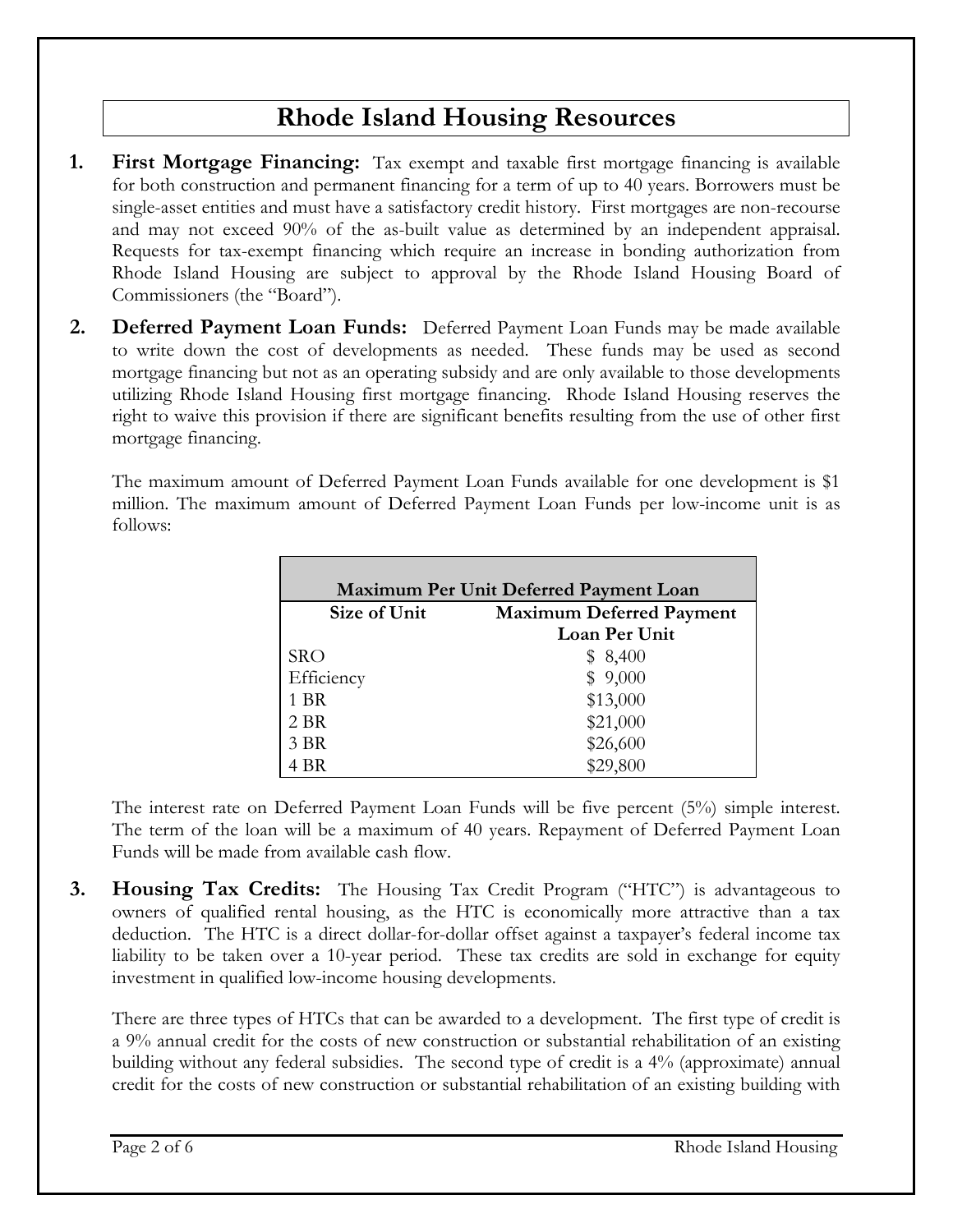a federal subsidy. The third type of credit is a 4% (approximate) annual credit for the cost of acquiring an existing building that involves substantial rehabilitation without federal subsidy. The first and third types of credit are awarded annually through a competitive process outlined in the state's Qualified Allocation Plan. The second type of HTC, known as the 4% credit, is available for developments financed with tax-exempt bonds. Developments utilizing the second type of HTC must also meet requirements outlined in the Qualified Allocation Plan. Currently, allocations of volume cap (tax exempt financing) are not awarded through a competitive process. Requests for tax exempt financing are accepted on a rolling basis throughout the year. Developments financed with 4% credits are subject to all requirements of this Handbook.

In order to qualify for HTCs, developments must set aside at least 20% of the units for households earning 50% or less of the area median income OR 40% of the units for households earning 60% or less of the area median income. In addition, HTC units must remain rentrestricted for a 30-year period. The Qualified Allocation Plan outlines the allocation process and criteria in detail.

In a situation where Rhode Island Housing is not the issuer of the tax-exempt bonds but is asked to allocate 4% credits, we reserve the right to deny an allocation if due diligence demonstrates that the financing package is not beneficial to the long-term viability of the development.

- **4. Predevelopment Loan Program:** The Predevelopment Loan Program is an initiative designed to provide nonprofit developers with the resources necessary to determine the feasibility of and obtain site control for an affordable housing development. Predevelopment loans are expected to be repaid at closing of construction or permanent financing, or within 24 months, whichever occurs first. Predevelopment financing can be applied only to that percentage of a development that will be occupied by households at or below 80% of median income. In addition to site control costs, technical assistance costs that may be covered include architectural fees, financial packaging, legal costs, engineering, market analysis, application and bank fees, inspection, appraisal and survey fees, insurance, and title search and recording.
- **5. HOME Investment Partnerships Program:** Rhode Island Housing is responsible for administering the federal HOME Program on behalf of the state. HOME funds may be used for acquisition, rehabilitation and new construction. Eligible applicants include nonprofit and for-profit developers, municipalities and Public Housing Authorities. The minimum amount of assistance per unit is \$1,000. The maximum allocation is \$500,000 per developer per community, per fiscal year allocation. HOME-assisted homeownership units must be occupied by households with income at or below 80% of area median income. For rental developments, developers must target households with income at or below 60% of area median income. Twenty percent (20%) of rental units in buildings containing five or more units must be occupied by households at or below 50% of area median income, adjusted for family size.
- **6. Thresholds Program (revised 8/2006):** Rhode Island Housing administers the Thresholds Program ("Thresholds") on behalf of the Rhode Island Department of Behavioral Healthcare, Developmental Disabilities and Hospitals (BHDDH). Using BHDDH bond funds, Thresholds increases the supply of housing for people with disabilities and/or serious and persistent mental illness. Thresholds requires participating nonprofit housing sponsors to make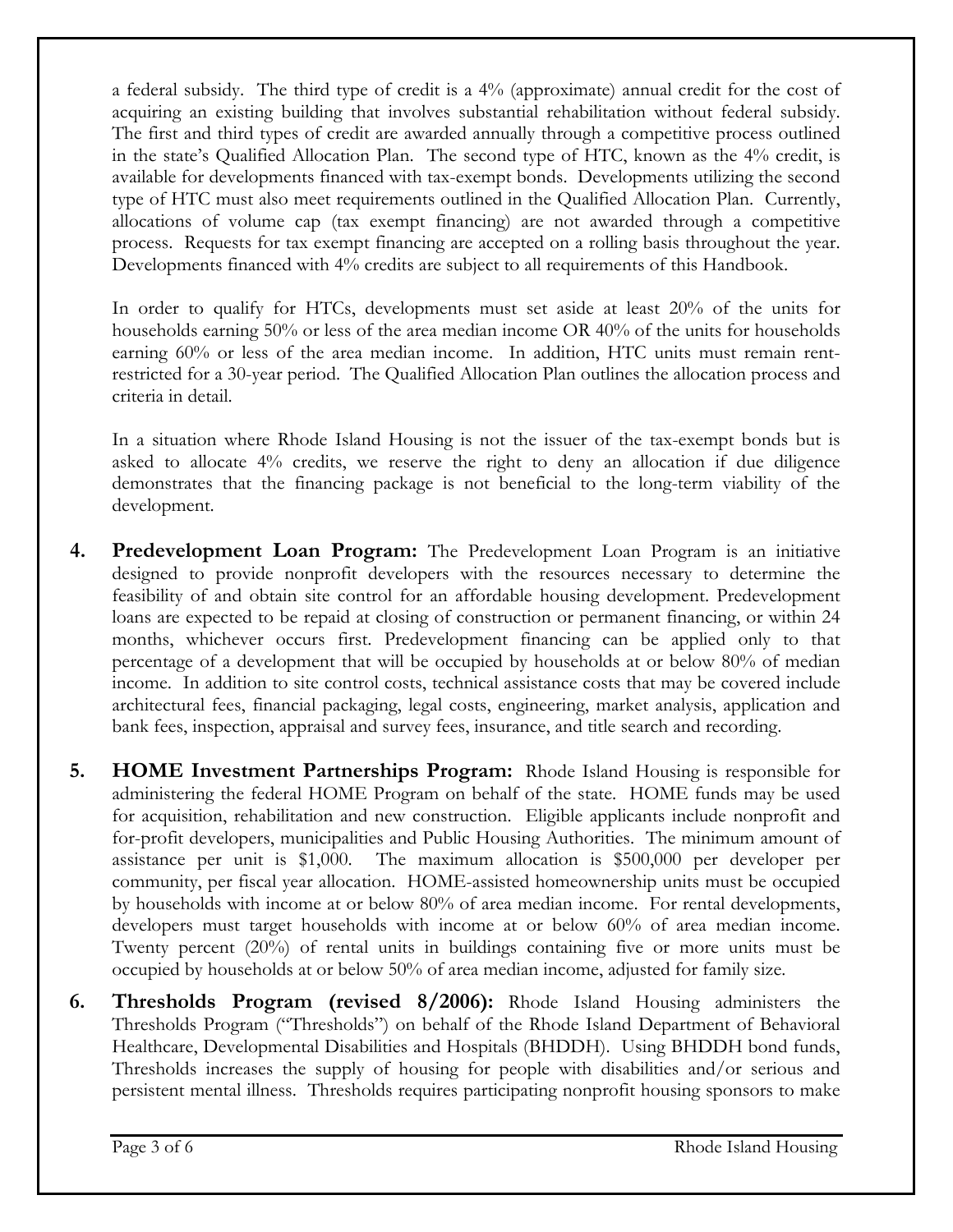units affordable to this population in return for: 1) funds to develop or refinance housing, and 2) an agreement to provide mental health and social services for residents. Developments that integrate people with a serious and persistent mental illness with the general public are preferred over developments that segregate this population in single or adjacent buildings. Housing exclusively for people with a serious and persistent mental illness must either be supervised or provide access to on-site mental health services during the day. Contact Diane Benjamin, Program Coordinator, at 401-450-1347 for further information.

- **7. Rental Subsidies:** Developers may be able to obtain a set-aside of Federal Section 8 development based contract authority from an administering housing authority.
- **8. Construction Loan:** The Construction Loan Program is designed to provide financing for the construction or rehabilitation of rental and for-sale housing to low and moderate income individuals and families.
- **9. Land Bank:** The Land Bank Program is designed to provide interim financing to nonprofit developers and/or municipalities for the acquisition of property or buildings for the development of affordable housing. Interested parties should contact Peter Calo, Program Coordinator, at (401) 457-1288.
- **10. LeadSafe Homes Program:** The LeadSafe Homes Program is designed to provide financial assistance to property owners or developers to make their properties lead safe. Financing is limited to a maximum of \$10,000 per unit and can be used only for lead hazard reduction work. Work must be performed by a lead-certified contractor. Interested parties should contact Russell Johnson, Program Coordinator, at (401) 450-1386.
- **11. McKinney Homeless Programs:** The McKinney Homeless Programs include the Supportive Housing Program, Shelter Plus Care Program, and Section 8 SRO Moderate Rehabilitation Program. These HUD programs are administered by Rhode Island Housing and are intended to promote the development of supportive housing and services that assist homeless families and individuals transition from homelessness to living as independently as possible. Supportive Housing funds may be used to finance the development and operation of transitional housing and permanent supportive housing for the homeless and disabled. Funds may also be available for supportive services. Shelter Plus Care provides rental assistance for homeless and disabled persons in permanent housing. Section 8 Moderate Rehabilitation Single Room Occupancy (SRO) provides rental assistance to developments containing no more than 100 assisted units. The structure to be assisted must meet rehabilitation cost and vacancy requirements. Nonprofit developers must subcontract with a Public Housing authority to administer the assistance. Interested parties should contact Laura Archambault, Supportive Services Manager, at (401) 457-1261.
- **12. Qualified 501 (c) (3) Tax Exempt Bond Financing:** Rhode Island Housing has the ability to provide 501(c)(3) tax-exempt bond funding to qualified nonprofits to produce affordable housing.
- **13. Deferred Payment Loan/Special Needs:** The Deferred Payment Loan/Special Needs ("DPSN") provides resources for the production of rental housing for homeless, disabled and/or very low-income individuals and families. With its DPSN program, Rhode Island Housing provides amortizing and deferred loans, at a maximum of \$50,000 per unit, to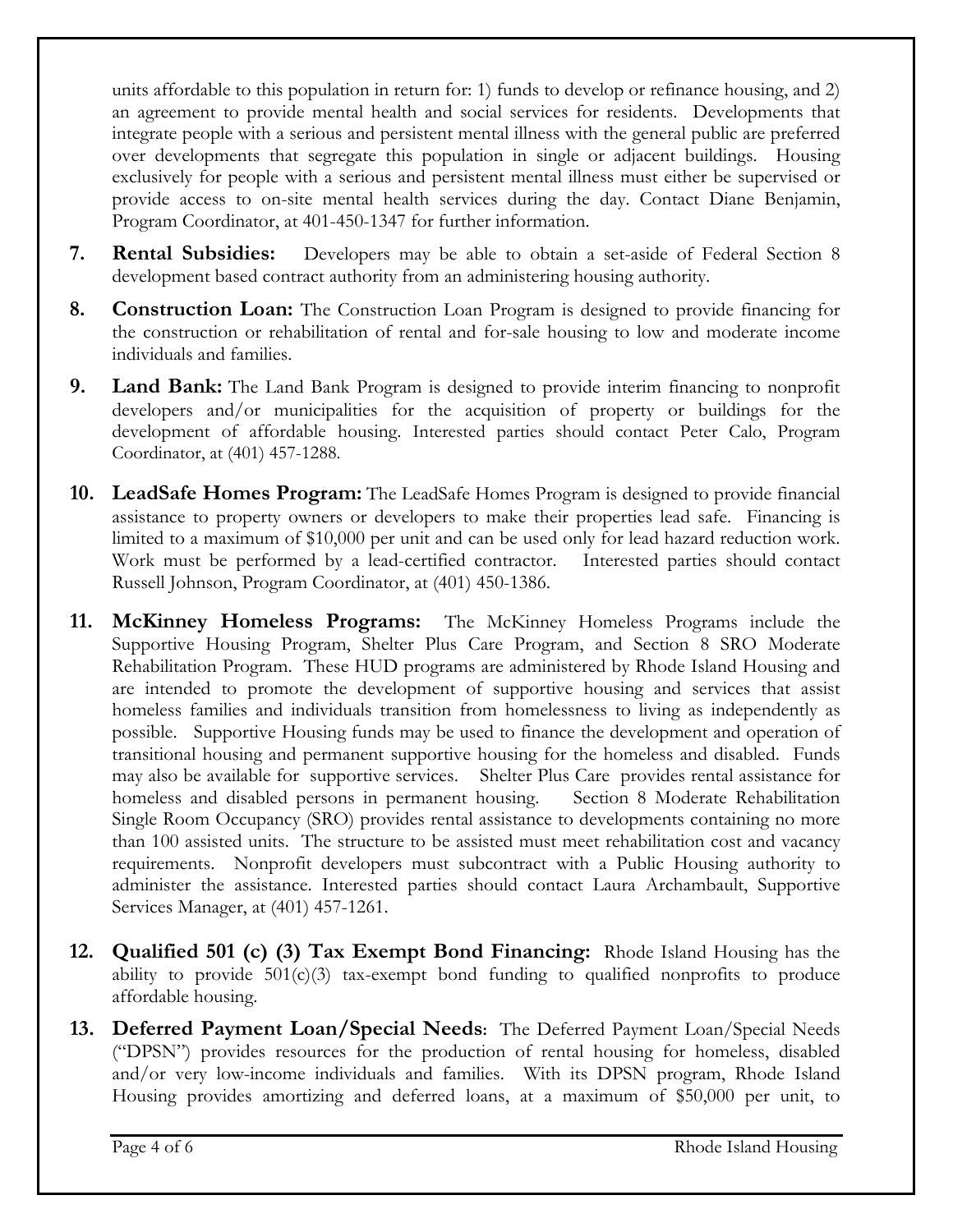developers for the acquisition and development of housing with supportive services for special needs populations. All applications must include a Service Plan ensuring that social services will be provided to residents of these developments. Social services are not funded by the Program. Interested parties should contact Paula Coleman, Assistant Director of Development, at 401- 457-1134.

- **14. Neighborhood Opportunities Program:** Rhode Island Housing provides capital and operating subsidy to developer-owners of rental housing for very low income families and individuals whose incomes do not exceed forty percent (40%) of family median income. The Family Housing Program provides funds to develop and operate rental units affordable to individuals and families. The Permanent Supportive Housing Program provides funds to develop and operate rental units for very low income individuals and families who have a determination of a disability and who are homeless or at risk of being homeless. Interested parties should contact Diane Benjamin, Program Coordinator at (401) 450-1347 for further information**.**
- **15. HUD Section 811 Project Based Rental Assistance Demonstration Program:**  Rhode Island Housing is filing application with HUD to secure up to \$4.9 million in HUD Section 811 PRADP funding. These resources will be available under a competitive round upon receipt of an award through HUD. It is anticipated that at least 150 project based units will be created under the program.

# **Other Resources**

- **16. Resources Available Through Cities and Towns:** Developers are encouraged to explore with local planning and/or community development departments the availability of resources such as Community Development Block Grant funds, Section 108 funds, HOME funds and tax incentives.
- **17. Federal Home Loan Bank:** The FHLB administers two programs, the Affordable Housing Program (AHP) and the Community Investment Program (CIP) to fund homeownership and rental housing proposals that benefit low and moderate income individuals and families. Proposals for developments in New England must be submitted by a bank affiliated with the FHLB of Boston. Deadlines for applications are traditionally in April and October, but applicants should prepare to discuss proposals with their local bank prior to these deadlines. For more information, contact either your local member bank or the Housing and Community Investment Office of the FHLB of Boston.
- **18. Rural Housing Service:** The Rural Housing Service (RHS), an Agency of the U.S. Department of Agriculture, offers the Guaranteed Rural Rental Housing Program (GRRHP) which is designed to serve the rental housing needs of low- and moderate-income rural households by providing loan guarantees for newly constructed or rehabilitated rental property in eligible rural areas. Rhode Island Housing is an approved USDA GRRHP Lender. For information on RHS programs, please call 401-826-0842.